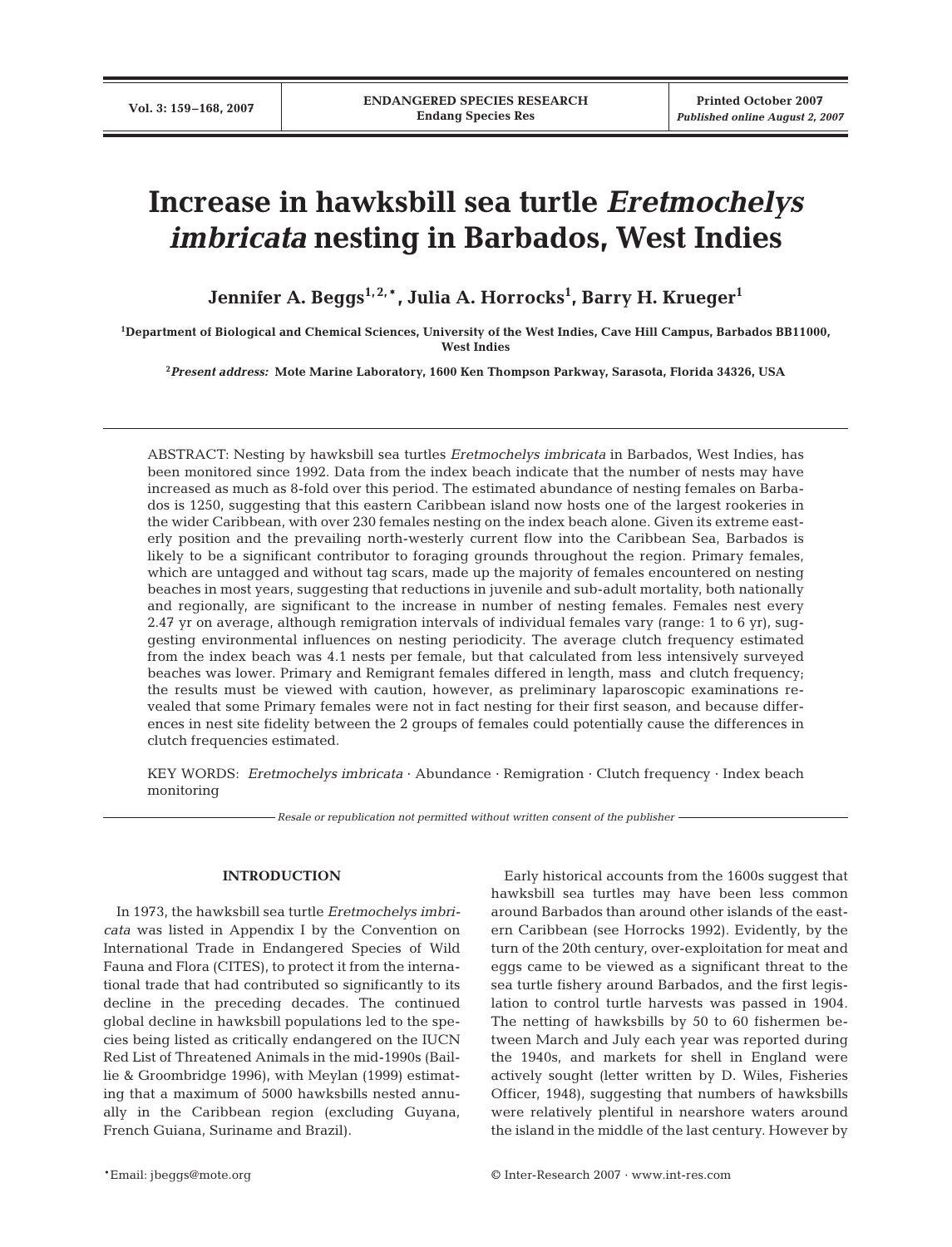the 1980s, sea turtles nested rarely in Barbados (J. A. Horrocks pers. obs.), and the paucity was such that Witzell's (1983) global overview of hawksbills did not mention Barbados as a nesting location for the species.

The Barbados Sea Turtle Project (BSTP), based at the University of the West Indies, was initiated in 1987 to spearhead efforts to conserve dwindling sea turtle populations. Through research conducted by the BSTP, coral reefs in Barbados were shown to provide critical habitat for 2 distinct life phases of the hawksbill sea turtle: aggregations of juveniles which resided year round, and adults, many of which migrated from their foraging sites throughout the Caribbean to Barbados in order to breed (Horrocks et al. 2001, Krueger et al. 2006). The early focus of the BSTP was to gather quantitative information on the status of hawksbills around Barbados, and an index beach monitoring programme to assess the number of nesting females was initiated in 1992. An indefinite national moratorium on the capture of sea turtles was implemented in July 1998.

Systematic early morning counts of nests over a period of years can produce a trend in relative abundance (Schroeder & Murphy 1999). However, since hawksbills rarely nest each year, annual nest counts are not useful in estimating abundance of sea turtles, unless paired with accurate estimations of average clutch frequency and remigration intervals. Clutch frequency and remigration data can only be collected during nighttime patrols, when individual nesting females can be tagged and identified. Existing clutch frequency estimates vary widely in the Caribbean (e.g. Garduño-Andrade et al. 1999, Richardson et al. 1999) and estimates of female abundance from nest counts are very sensitive to this parameter. If average clutch frequency increases with age of females (Frazer 1984, Bjorndal & Carr 1989, Mortimer & Bresson 1999) or if populations differ in the ratio of younger newly recruiting turtles to older remigrants, as a result of different patterns of mortality, these factors may complicate the use of average clutch frequency in estimates of abundance from different populations.

The primary objectives of the present study are to report the trend in numbers of hawksbill nests on Barbados since 1992, and to estimate the current size of the hawksbill rookery based on the reproductive parameters ascertained for the Barbados breeding population. Rookery size is not only important for assessment of the effects of conservation efforts nationally in Barbados, and for hawksbill status in the Caribbean region as whole, but also to allow meaningful interpretation of data currently being collected in genetic studies of the rookery origins of animals sampled on their foraging grounds (Bass et al. 1996, Bowen et al. 2007). Finally, since survey effort varies between different nesting beaches on Barbados, it has provided an opportunity for the impact of survey effort on estimations of clutch frequency to be assessed.

# **MATERIALS AND METHODS**

**Study area.** Barbados is the easternmost island in the West Indian archipelago. It is approximately 32 km long and 23 km across at its widest point. The leeward west and southwest coast beaches are characterised by calm, low wave energy water conditions and narrow sloping beaches, and the windward coast with high wave energy and wide beaches. The most significant hawksbill nesting occurs on the 1.5 km index beach (Needham's Point, 13° 04' 41.33'' N, 59° 36' 32.69'' W; Horrocks 1992; Fig. 1). Additional high-density nesting beaches occur along the west coast between Speightstown to the north and Fitts Village to the south, and along the south coast between Rockley and Dover (Fig. 1).

**Survey effort.** Between 1987 and 1997, data on hawksbill nesting were derived from 2 sources. The first source was public reports of nesting activities islandwide, through calls made to a 24 h operated cell



Fig. 1. Map of Barbados showing the Needham's Point index beach and high-density nesting beach stretches which run almost continuously between Speightstown and Fitts Village on the west coast and between Rockley and Dover on the southwest coast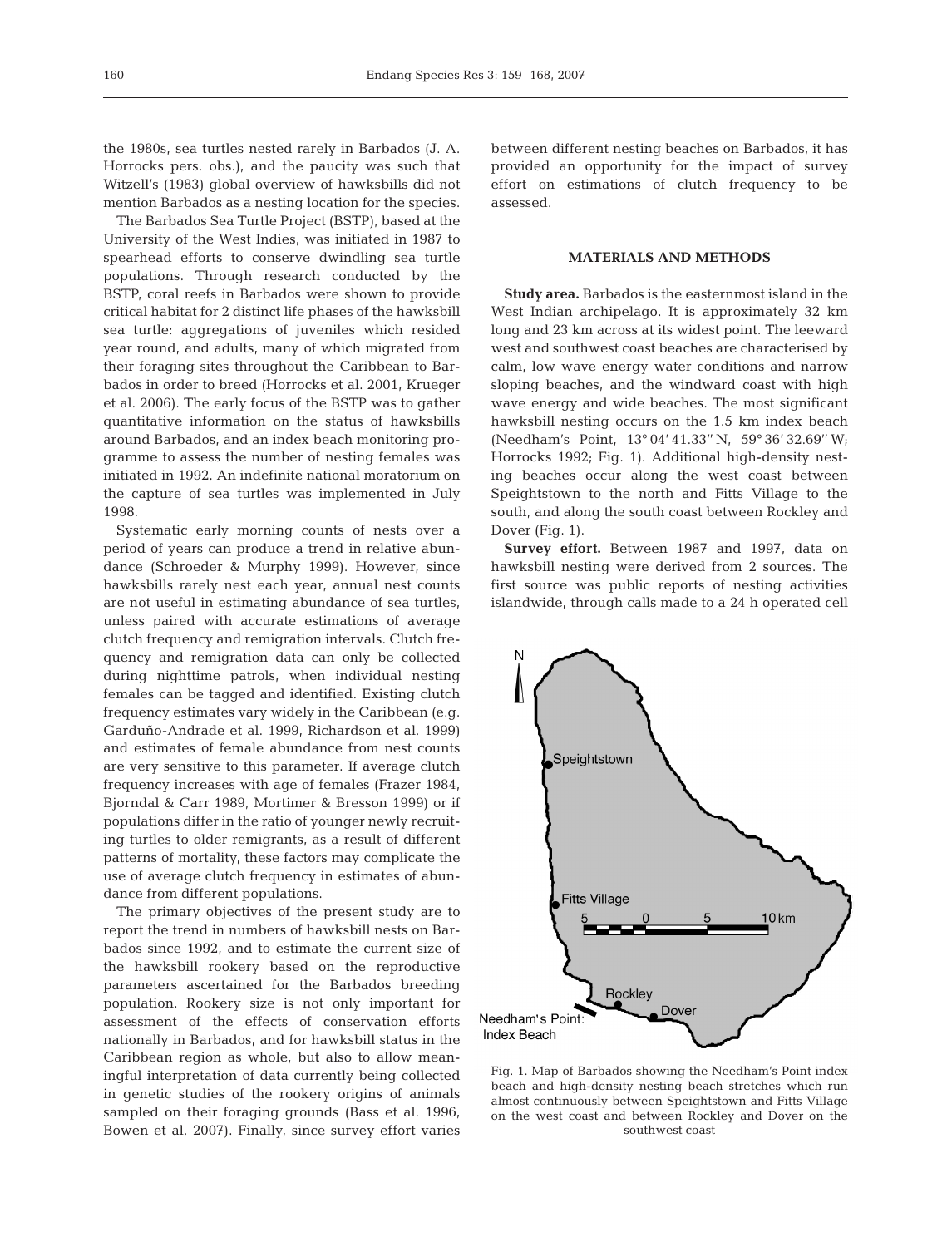phone (the Sea Turtle Hotline). This method allowed data to be gathered from beaches islandwide and year round, but was biased against more isolated beaches. The second source of information was from yearround, early morning surveys (06:00 to 08:00 h) of the index beach for nests, which began in 1992.

In 1997, survey effort was increased in 2 ways. Firstly, the index beach was monitored throughout the night (20:00 to 04:00 h) between June 1 and September 30 each year, and secondly, 16 additional active nesting beaches (referred to as high density beaches) were surveyed, either once or twice during the night between 20:00 and 04:00 h or in the early morning, over the peak months of the nesting season (June 1 to September 30). These additional high-density nesting beaches were identified from early morning surveys and public reports.

The index beach was patrolled at hourly intervals throughout the night, allowing an opportunity to potentially witness all nesting activities (it took approximately 20 min to walk the length of the beach, and hawksbills typically require 1 to 1.5 h to nest). The objective was to identify all females that used the index beach over the monitoring period, and to record all nests made by each female. While every effort to witness all nesting activities was made, turtles were occasionally missed. This was because the threat of poaching of nesting females still occurred on Barbados, and protection of nesting females occasionally required observers to remain with a turtle until she left the beach, which sometimes resulted in other turtles being missed. Similarly, when several turtles emerged simultaneously, one may have been missed while data were collected from the other turtles. Females also occasionally nested outside of patrol hours (before 20:00 h or after 04:00 h) and were therefore not individually identified, but the tracks could always be identified to species.

The high-density nesting beach stretches were surveyed once or twice during the night, or in the early morning. These beaches were patrolled primarily to reduce the incidence of poaching and to mitigate against threats to nesting females and eggs as a result of extensive coastal development (e.g. artificial lights causing disorientation, coastal armouring resulting in falls and entrapment, narrow beaches adjacent to roads resulting in collisions with vehicles, erosion causing egg exposure inter alia). Given that the length of the coastline surveyed was affected by the number of turtles encountered on a given night, the survey effort was not consistent, and the percentage of nesting activities that occurred on these beaches where the female was actually observed while nesting, was relatively low compared to the index beach. However, since day patrols (05:00 to 17:00 h) covered beaches

that were not patrolled the night before, all highdensity nesting beaches were visited at least once in every 24 h period and nest counts were reliable.

Additional beaches where low levels of nesting were reported on the northwest, east, and southeast coasts of Barbados were patrolled opportunistically in order to record nests. Finally, the Sea Turtle Hotline continued to be monitored year round, providing additional data on nesting activity.

**Data recorded.** Data were collected according to a standard protocol based on internationally recognised techniques (Eckert et al. 1999). Any indication of turtle activity (i.e. tracks, sand disturbed in a way that was characteristic of nesting) was documented and the presence of eggs confirmed through careful digging by hand. Turtles that were observed on the beach were approached once egg deposition commenced. Flexible tape measures  $(\pm 0.1 \text{ cm})$  were used to take curved carapace length (CCL; notch to tip) and curved carapace width (CCW) measurements of each nesting female. A sub-sample of hawksbills nesting on the index beach was also weighed immediately after egglaying in the 2003 and 2004 nesting seasons, using a Salter balance  $(\pm 0.5 \text{ kg})$  suspended from a bamboo pole with ropes. Turtles not previously tagged were fitted with 2 Inconel tags (Size 681, National Band and Tag Company), 1 in each front flipper, during the last stages of egg deposition or upon the commencement of covering, using established techniques (Eckert & Beggs 2006). Before tags were applied, the proximal pads on both front flippers were checked for signs of tag scars, appearing either as a hole or as a nodule of scar tissue (Limpus 1992). If the turtle had 1 tag scar and 1 previously applied tag, a new tag was applied; if it had 2 tag scars, 2 new tags were applied. A total of 1179 nesting turtles were flipper tagged over the years 1997 to 2004.

Female turtles were assigned 1 of 3 classifications when first observed on the beach within a season. Primary turtles were females that were not carrying tags and did not have tag scars, i.e. the majority of turtles encountered in the early years of the programme. While Primary females did not have tags or scars, this did not exclude the possibility that they were either missed in a previous season(s), were on very long remigration intervals or had bred in other locations before nesting on Barbados. Given that a female tagged while nesting on Barbados has never been observed nesting outside of Barbados, the latter explanation was unlikely. Inter-season Remigrants were females carrying at least 1 tag from a previous breeding season. Tag-Scar Remigrants were females that had tag scars from a previous nesting season, but which no longer carried tags. To further investigate the breeding condition of some of the Primary females on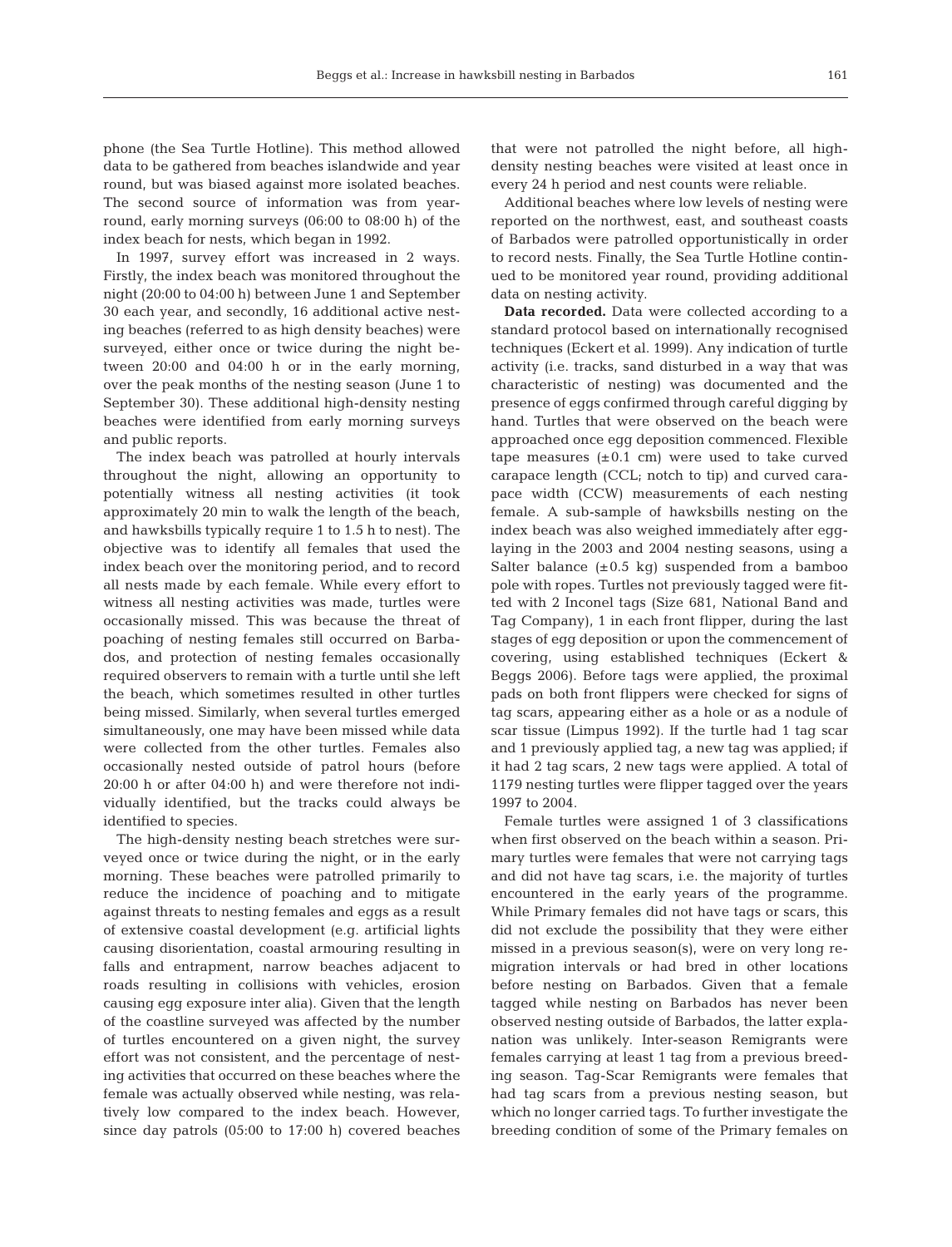the index beach, laparoscopic examination of the gonads of 4 animals was conducted in 2004 (by J. Miller) following standard protocols (Limpus & Reed 1985).

**Data analysis.** Although data on nesting activity were collected over a 13 yr period (1992 to 2004), most of the statistical analyses focused on the data collected on the index beach or on the high-density nesting beaches between 1997 and 2004. Given the difference in survey effort, many more nests could be attributed to nesting females identified on the index beach than on the other high-density nesting beaches. Therefore, in order to compare the effects of survey effort on estimates of clutch frequency, data collected on the index beach only were compared to data collected on other high-density nesting beaches. The inter-nesting interval was calculated as the number of days between egg-laying and a subsequent nesting emergence (successful or not), assuming that a female emerged

onto a beach to deposit eggs, and included all females witnessed on patrolled beaches between 1997 and 2004.

Data were analyzed using Microsoft Excel and SPSS Graduate Pack 13.0. All data met normality requirements or were transformed prior to analysis as appropriate (Zar 1999). Unless otherwise stated, the statistical significance level was set at  $p < 0.05$ . Means are reported with standard deviations  $(\pm SD)$ .

## **RESULTS**

Hawksbills nested year round, in all years between 1997 and 2004, with a strong peak in the months of June to August and very low levels of nesting from December to April (Fig. 2). Nesting was typically nocturnal, with 75% of all nesting occurring between 20:00 and 01:00 h, and only 32 recorded incidences of diurnal nesting over the 8 yr period.

## **Female morphometrics**

The mean CCL of all nesting turtles measured between 1997 and 2004 was 89.7 cm (SD = 3.74; n = 1310; range =  $76.2$  to 102.4 cm; Fig. 3) and the mean mass of nesting females (index beach in 2003 and 2004 only) was  $68.2 \text{ kg}$  (SD =  $8.8 \text{ kg}$ ; n =  $68$ ; range =  $44.0 \text{ to}$ 92.0 kg; Fig. 4). The CCL measurements of Primary  $(89.3 \text{ cm}, \text{ n} = 709)$  and Remigrant  $(90.3 \text{ cm}, \text{ n} = 565)$ females were compared to see if there was a difference



Fig. 2. *Eretmochelys imbricata*. Number of hawksbill nests documented each month on Barbados (1997 to 2004)

in size between these categories. Although significant (*z*-test;  $z = -4.96$ ,  $p < 0.001$ ), the difference of only 1.0 cm between the mean CCL measurements and the overlapping SDs meant that the 2 groups could not be reliably differentiated on length measurements alone. Interestingly, however, the mean mass of females on the index beach that were identified as Primary turtles  $(64.9 \text{ kg}, n = 43)$  was significantly less than the mean mass of Remigrant turtles  $(73.9 \text{ kg}, n = 25; t (66) = 4.65,$ p < 0.001), and there was a significant positive correlation between CCL and mass, both for Primary turtles  $(R^2 = 0.45; r = 0.67, p < 0.001)$  and for Remigrants  $(R^2 = 0.45; r = 0.67, p < 0.001)$ 0.66;  $r = 0.81$ ,  $p < 0.001$ ; Fig. 5).



Fig. 3. *Eretmochelys imbricata*. Distribution of curved carapace length (CCL) measurements of hawksbills nesting on Barbados (1997 to 2004)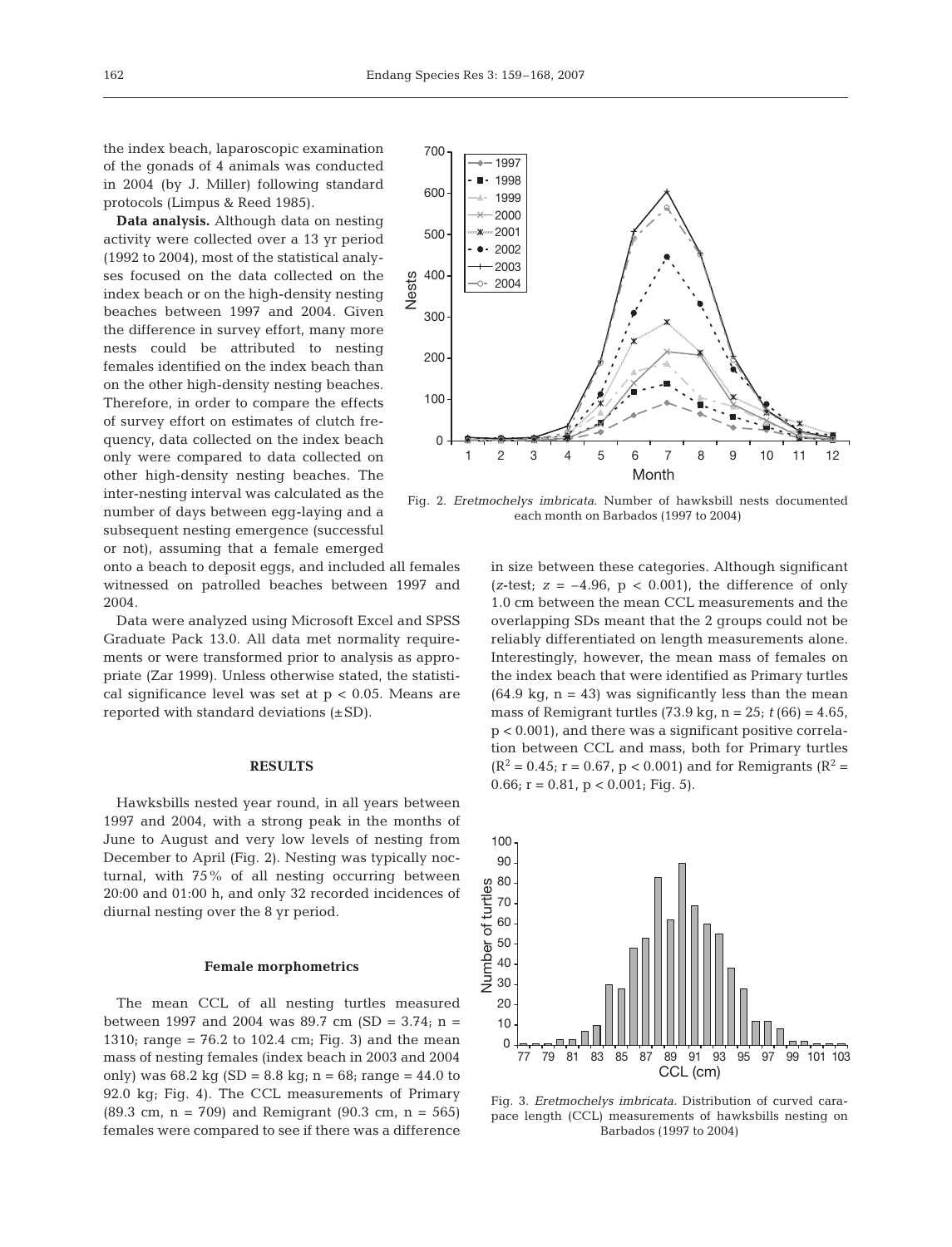

Fig. 4. *Eretmochelys imbricata*. Distribution of mass of hawksbills nesting on the index beach on Barbados (2003 to 2004)

#### **Remigration interval**

Overall, the average remigration interval for hawksbills in Barbados was  $2.5 \pm 0.8$  yr (n = 441). Over 55% of all individuals (n = 174 out of 316 females recorded in 2 or more nesting seasons) were documented solely on 2 yr remigration intervals (Table 1). A further 71 females were recorded only on 3 yr intervals. Only 2 individuals were documented nesting annually, and only on the 2 occasions. Remigration intervals of individual females often varied between seasons (Table 1). The longest remigration interval recorded was 6 yr  $(n = 3)$ .



Fig. 5. *Eretmochelys imbricata*. Correlation between curved carapace length (CCL) and mass, shown separately for Primary (■; n = 39) and Remigrant  $(n; n = 25)$  females (2003 to 2004) (see 'Materials and methods; Data recorded' for further details)

The proportion of Remigrant turtles encountered on the index beach increased over the 8 yr period from 5% in 1997 to a high of 51.5% in 2002, but had declined to 43.4 and 45.6% in 2003 and 2004, respectively.

#### **Clutch frequency and inter-nesting interval**

Two measures of average clutch frequencies were calculated: (1) observed clutch frequency (OCF), the number of clutches observed being laid by a female in a season (Frazer & Richardson 1985, Johnson & Ehrhart 1996, Broderick et al. 2002); and (2) estimated clutch frequency (ECF), the number of clutches estimated to have been laid by a female in a season, i.e. including nests that were not witnessed (Frazer & Richardson 1985, Johnson & Ehrhart 1996, Broderick et al. 2002) (Table 2). The inter-nesting interval, based on observed nests by tagged females, was calculated as  $14.9 \pm 1.3$  d (range = 9 to  $21$ ; n = 942). Therefore, turtles that were witnessed with inter-nesting intervals of 22 d or longer were considered to have nested undetected within this period and the 'missed' nest(s) was/were included in the calculation of ECF (see also Alvarado & Murphy 1999). To ensure that the first and last nests laid by a female were counted, females included in the estimates of clutch frequency were those that initiated nesting after the middle of May and completed their nesting by the end of September, when intensive beach monitoring ceased. Females that

> were observed nesting only once in the season were eliminated from the estimation of clutch frequency, as it was more likely that these were females that laid their other clutches on adjacent and less frequently patrolled beaches. This was based on the observation that 17% of females observed to nest at least once on the index beach were also seen nesting on other beaches within the same season. To have included single clutches in the calculation would therefore have lowered the mean clutch frequency erroneously.

> Given that the percentage of nests where the responsible females had been identified was greatest in 2003 and 2004 on the index beach (93 and 90.2% respectively), these 2 years were combined to provide an average ECF of 4.1 nests per female (Table 2). In order to investigate whether there was a difference in clutch frequencies between Primary females and those identified as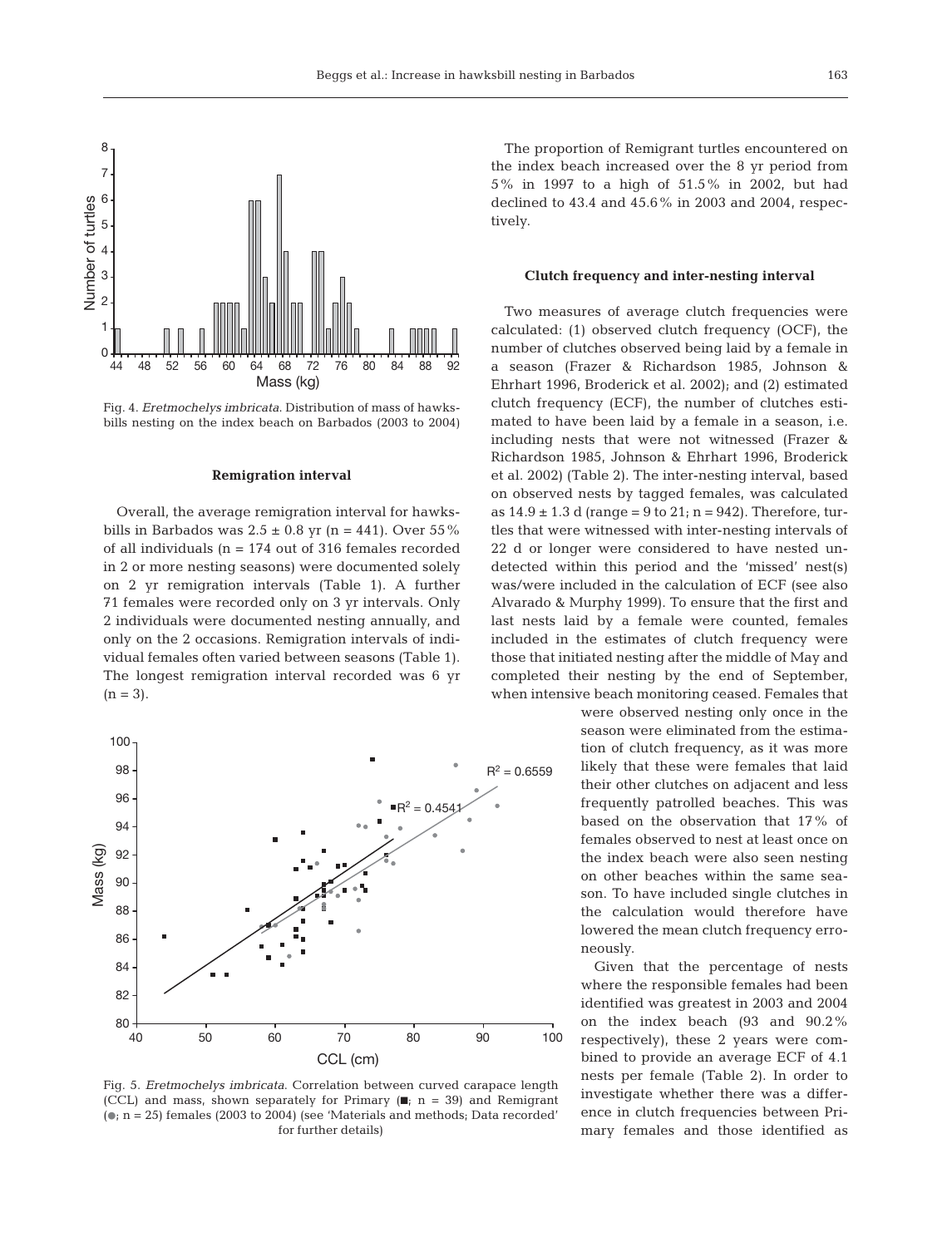Table 1. *Eretmochelys imbricata.* Distribution of remigration intervals (in years) for hawksbill turtles nesting on Barbados in >2 nesting seasons. Females seen in ≥3 breeding seasons are indicated by their first documented remigration interval; +: their second remigration interval, etc.

| Remigration intervals | No. of females |  |
|-----------------------|----------------|--|
| 2                     | 114            |  |
| $\sqrt{3}$            | 65             |  |
| $\sqrt{4}$            | 30             |  |
| 5                     | 7              |  |
| 6                     | 3              |  |
| $2 + 2$               | 37             |  |
| $2 + 3$               | 7              |  |
| $2 + 4$               | 2              |  |
| $3 + 1$               | $\mathbf{1}$   |  |
| $3 + 2$               | 11             |  |
| $3 + 3$               | 6              |  |
| $3 + 4$               | 1              |  |
| $4 + 2$               | 4              |  |
| $5 + 2$               | 1              |  |
| $1 + 2 + 2$           | 1              |  |
| $2 + 2 + 2$           | 23             |  |
| $2 + 2 + 3$           | 2              |  |
| $2 + 3 + 2$           | 1              |  |

Remigrant females, clutch frequencies were compared between the 2 groups in the same 2 years. Primary turtles  $(n = 107)$  laid significantly fewer clutches (average of  $3.6 \pm 1.4$  clutches per season) than Remigrant turtles  $(n = 66;$  average of  $4.1 \pm 1.4$  clutches per season; *z*-test;  $z = -2.23$ ,  $p < 0.05$ ).

#### **Laparoscopic examinations**

Two of the 4 untagged post-nesting females examined were determined to have bred in at least one previous season. Therefore, not all Primary females could be definitively confirmed as new recruits to the Barbados nesting population, despite a lack of tags or tag scars.

# **Trend in abundance and population estimate**

The number of nests documented on the Needham's Point index beach increased markedly between 1992 and 2004 (Table 3). The method used to assess nest numbers changed in 1997 from early morning surveys to all night patrols, coinciding with a 2-fold increase in nest number compared to that reported for 1996. Although effort was consistent in the years pre-1997 and again in the years post-1997, it is possible that some nests may have been missed in the years when counts were made during early morning surveys, due to tracks being washed over. However, the width of the index beach along most of its length suggests that this would have occurred fairly infrequently. From 1997 onwards, nest counts were made during the night and missed nests would have been very rare.

Table 3. *Eretmochelys imbricata.* Number of nests documented on the index beach (Needham's Point) during the period June to September over the years 1992 to 2004. Method 1: early morning nest counts; Method 2: all night patrols

| Year     | <b>Nests</b> |  |
|----------|--------------|--|
| Method 1 |              |  |
| 1992     | 41           |  |
| 1993     | 38           |  |
| 1994     | 22           |  |
| 1995     | 55           |  |
| 1996     | 46           |  |
| Method 2 |              |  |
| 1997     | 89           |  |
| 1998     | 95           |  |
| 1999     | 120          |  |
| 2000     | 127          |  |
| 2001     | 193          |  |
| 2002     | 234          |  |
| 2003     | 327          |  |
| 2004     | 328          |  |

Table 2. *Eretmochelys imbricata.* Observed clutch frequency (OCF) and estimated clutch frequency (ECF) for those turtles utilizing the index beach (Needham's Point) for nesting, and for those turtles nesting on high density nesting beaches surveyed less intensively

| Year      | Index beach<br>OCF | ECF           | N   | High density nesting<br>beaches OCF | ECF           | N   |
|-----------|--------------------|---------------|-----|-------------------------------------|---------------|-----|
| 1997      | $2.0 \pm 0.0$      | $2.7 \pm 1.0$ | 7   |                                     | -             |     |
| 1998      | $3.2 \pm 1.1$      | $3.8 \pm 1.5$ | 17  | $2.4 \pm 0.6$                       | $2.8 \pm 0.8$ | 25  |
| 1999      | $2.8 \pm 0.6$      | $3.5 \pm 1.4$ | 17  | $2.5 \pm 0.7$                       | $2.9 \pm 0.9$ | 30  |
| 2000      | $2.5 \pm 0.5$      | $3.1 \pm 1.2$ | 9   | $2.5 \pm 0.8$                       | $3.3 \pm 1.1$ | 26  |
| 2001      | $2.4 \pm 0.7$      | $3.3 \pm 1.3$ | 27  | $2.3 \pm 0.5$                       | $3.2 \pm 1.1$ | 33  |
| 2002      | $3.5 \pm 1.2$      | $4.2 \pm 1.5$ | 33  | $2.4 \pm 0.8$                       | $3.5 \pm 1.3$ | 79  |
| 2003      | $3.9 \pm 1.3$      | $4.0 \pm 1.2$ | 64  | $2.5 \pm 0.8$                       | $3.5 \pm 1.2$ | 121 |
| 2004      | $3.7 \pm 0.6$      | $3.9 \pm 0.8$ | 70  | $2.4 \pm 0.6$                       | $3.2 \pm 1.1$ | 76  |
| 2003-2004 | $3.8 \pm 1.2$      | $4.1 \pm 1.1$ | 134 | $2.5 \pm 0.7$                       | $3.4 \pm 1.2$ | 197 |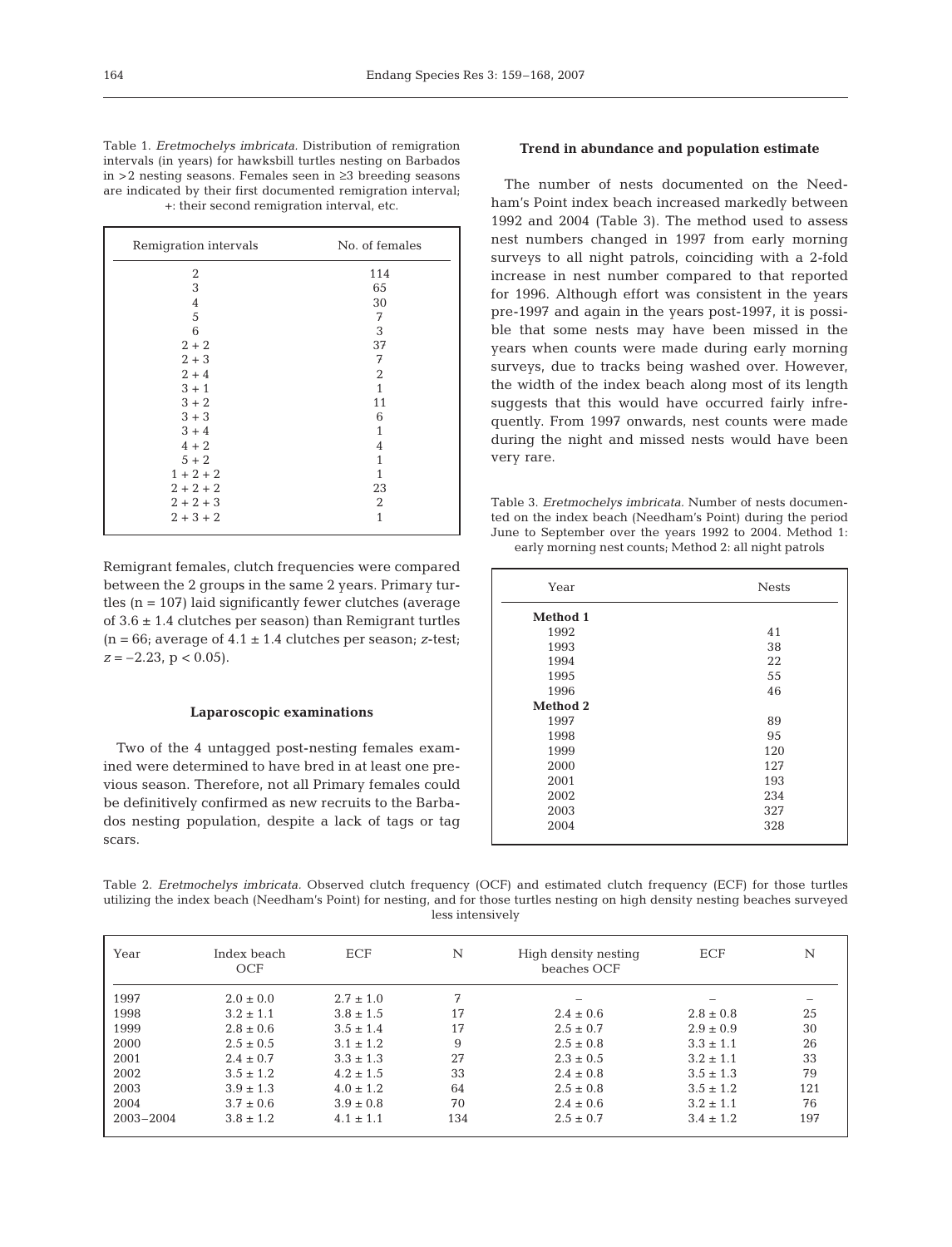In order to estimate annual nesting cohort sizes, the total number of nests documented on the index beach and islandwide within a season was divided by the ECF of 4.1 clutches per female. The estimated numbers of females nesting per year are shown in Table 4. The current estimated total population size of adult females using Barbados as a nesting ground was calculated using a mean annual cohort size calculated from the years 2003 and 2004. The mean number of females estimated to nest annually on the index beach was 94 and on all beaches islandwide (including the index beach) was 506. The accuracy of the estimated annual cohort sizes in 2003 and 2004 in Table 4 was supported by an annual nest count of over 2000 nests in each of these 2 years. The cohort estimates were then multiplied by the mean remigration interval for the population, i.e. 2.47 yr, to give an estimate of 232 females nesting on the index beach alone, and a total of 1250 females nesting on Barbados as a whole.

#### **DISCUSSION**

The nesting beach monitoring programme on Barbados has provided the longest time series of data on the reproductive female segment of a hawksbill sea turtle population in the southeastern Caribbean. The data were collected over an important time period (1992 to 2004) when national conservation efforts were underway to recover the severely depleted population of nesting hawksbills in Barbados. These in-country efforts were no doubt supplemented during this period by reductions in hawksbill catches within the region (e.g. Cuba; Carillo et al. 1999, Mortimer et al. 2007) and by temporary moratoria on sea turtle catches (e.g.

Table 4. *Eretmochelys imbricata.* Estimated number of nesting female turtles that utilized the index beach (Needham's Point) and the number of females that nested islandwide (including the index beach) over the years 1997 to 2004, based on the clutch frequency estimate of 4.1 clutches per female. Number of nests documented was recorded during the entire year (January to December) on Barbados

| Year | <b>Nests</b><br>documented<br>on index beach | No. of nesting<br>females | <b>Nests</b><br>documented<br>islandwide | No. of nesting<br>females |
|------|----------------------------------------------|---------------------------|------------------------------------------|---------------------------|
| 1997 | 110                                          | 27                        | 316                                      | 77                        |
| 1998 | 127                                          | 31                        | 501                                      | 122                       |
| 1999 | 155                                          | 38                        | 696                                      | 170                       |
| 2000 | 155                                          | 38                        | 761                                      | 186                       |
| 2001 | 243                                          | 59                        | 1089                                     | 266                       |
| 2002 | 285                                          | 70                        | 1530                                     | 373                       |
| 2003 | 378                                          | 92                        | 2127                                     | 519                       |
| 2004 | 395                                          | 96                        | 2016                                     | 492                       |

St. Lucia) in areas where turtles tagged in Barbados are known to forage (Krueger et al. 2006). The data suggest that the decline in nesting has been reversed on Barbados and a dramatic increase in nesting has been recorded over the course of little more than a decade. The estimated nesting population size of 1250 suggests that Barbados is the second largest rookery (after Mexico) in the wider Caribbean, and given its up-current position on the eastern edge of the Caribbean Sea, likely a very significant contributor to foraging grounds throughout the region.

Hawksbill turtles migrate from their foraging grounds to nest on Barbados on average every 2.5 yr, with 2 yr being the most common interval and 6 yr the longest. It is possible that a small percentage of turtles exhibiting remigration intervals longer than 3 yr may have nested between those years and were missed by patrols. However, since females need only be observed once during a nesting season to confirm their presence in a given year, this seems unlikely. For both Jumby Bay, Antigua, and Buck Island, St. Croix, it was reported that 2 yr remigrations were most common, followed by 3 yr and then 4 yr remigrations (Hillis 1994, Richardson et al. 1999). Mortimer & Bresson (1999) found that 2 and 3 yr intervals were most common in Seychelles hawksbills in the Indian Ocean, but that intervals of up to 6 yr were also not uncommon. A 5 yr study of hawksbills nesting at Milman Island, Australia, concluded that turtles nested on an average remigration interval of 3.4 yr (Dobbs et al. 1999), but a 10 yr study documented a longer average remigration interval of 5 yr (J. Miller pers. comm.). As was found in Barbados, longer remigration intervals of 5 and 6 yr were only documented in very small numbers at Jumby Bay, despite the latter data being derived from an 11 yr saturation tagging study (Richardson et al.

> 1999). This may suggest that longer remigration intervals are not as common in Caribbean hawksbill populations as they are in the Indian or southern Pacific Oceans.

> Remigration intervals of individual females nesting on Barbados did exhibit variation, suggesting that there are considerable environmental influences on nesting periodicity. For instance, variation in remigration intervals may be linked to distance between foraging grounds and nesting beaches and/or the body condition of an individual in any given year (see Hamann et al. 2003). The availability of food and the ability to increase energy stores in non-breeding years, especially when long migrations are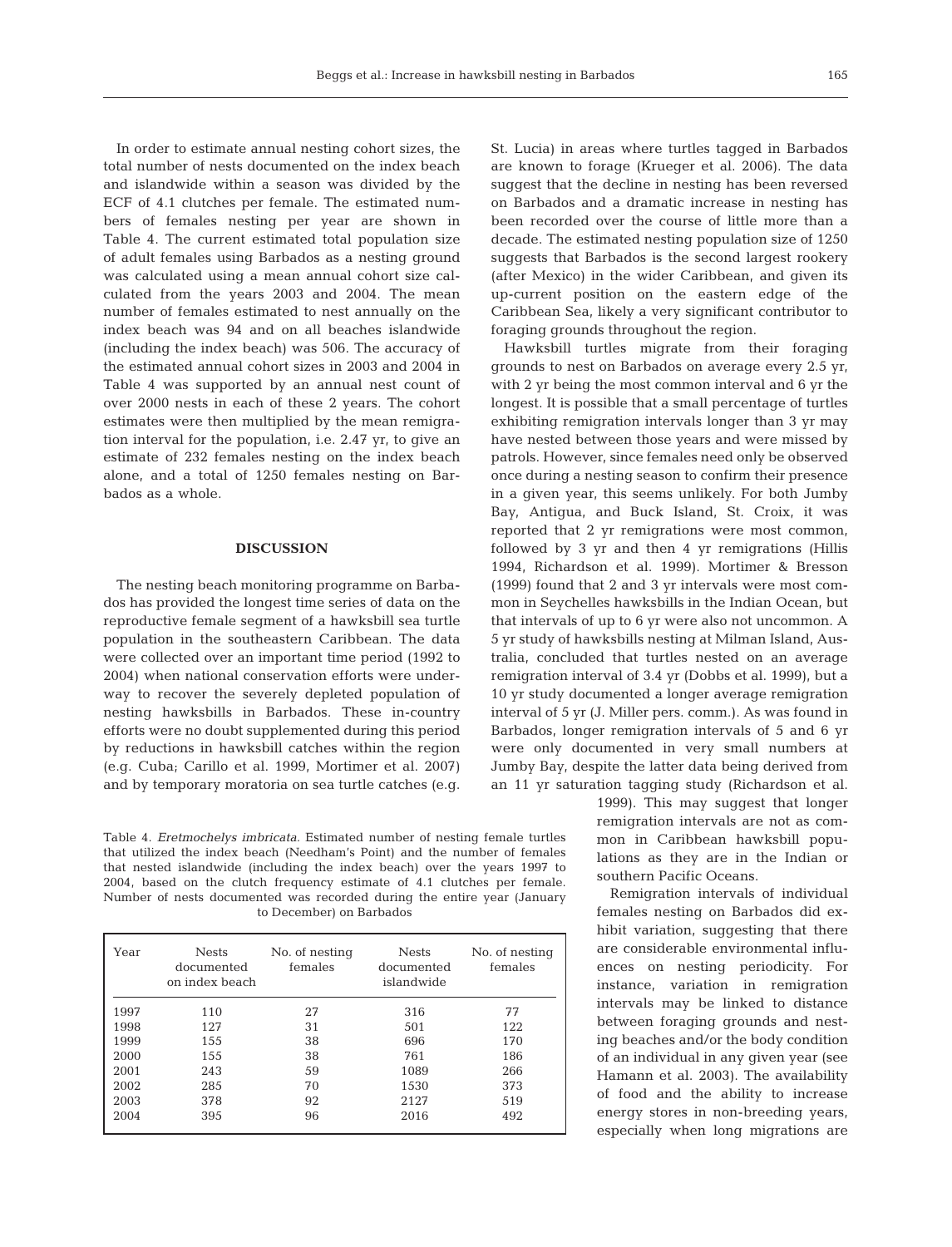involved, is likely to be vital in determining if the following year is to be a breeding year or not. Therefore, the quality of the foraging grounds and the oceanographic conditions which affect food availability (Dobbs et al. 1999, Broderick et al. 2001) are likely to have a direct impact on hawksbill remigration intervals.

The average CCL and average mass for breeding females on Barbados were similar to those reported for females nesting in Antigua (Richardson et al. 1999) and St. Croix (Hillis 1994), but were larger than reported for adult females caught at sea in the Cuban fishery (typically 76 to 80 cm straight carapace length, Moncada et al. 1999). In Barbados, Primary and Remigrant females differed in both length and mass, with the former tending to be smaller in size and lighter in mass than the latter. This result must, however, be viewed with caution, given that 2 of the 4 untagged females that were examined laparoscopically in 2004, i.e. in the later years of our study, were not found to be first time breeders (see also Mortimer & Bresson 1999).

The mean clutch frequency of hawksbills is reported to vary widely in the Caribbean (IUCN 2002), from a high of 4.5 nests per season in Antigua (Richardson et al. 1999) to a low of 2.1 per season in Mexico (Garduño-Andrade et al. 1999). The average clutch frequency per season for hawksbills in Barbados was 4.1. The OCF and the ECF on the index beach varied over the 8 yr period, but were consistently higher than those derived from data collected on the high-density nesting beaches (Table 2), showing clearly how clutch frequency estimates are underestimated when survey effort is reduced. Therefore, some of the variation in clutch frequency estimates seen in the region may be best explained by the method of data collection. For instance, the reported 4.5 nests per female per season in Antigua (Richardson et al. 1999) resulted from data collected on a small beach which was studied intensively for a longer period of the nesting season than our study, while the estimate of 2.1 by Garduño-Andrade et al. (1999) was obtained from twice nightly patrols of long nesting beaches. Despite efforts to overcome methodological and logistical challenges in achieving good beach coverage over the 8 yr tagging study on Barbados, the overall estimated clutch frequency of 4.1 is still likely to be an underestimate of actual clutch frequency, since the possibility exists that the first clutch or last clutch could have been missed for some individual females.

It has been suggested that new recruits may lay fewer clutches (Mortimer & Bresson 1999). If so, recovering populations with high levels of recruitment may exhibit lower average clutch frequencies. Although reproductive status can only reliably be ascertained by laparoscopic techniques, Primary females were found

to lay fewer clutches than Remigrant females in the present study. Whether the difference in clutch frequency is attributable to differences in female maturation or due to behavioural differences in nest site selection, leading to newly maturing females being less faithful to particular beaches and hence less likely to have all their clutches recorded, is currently under investigation (see also Mortimer & Bresson 1999).

The degree to which the increase in number of females seen on Barbados was the result of higher levels of recruitment as opposed to higher levels of survival of Remigrant females is of significant interest in terms of guiding conservation and management. Recruitment can typically be assessed by observing the changes in the ratio of remigrant to untagged turtles over years of monitoring (e.g. Richardson et al. 1999, 2006). With an intensive saturation tagging programme, all existing breeding females should be tagged after a period of years. Thereafter, untagged turtles can be assumed to be new recruits or perhaps wandering turtles with an unknown prior history of nesting (Richardson et al. 1999). Despite our best efforts in Barbados, not all breeding females could be witnessed and tagged on the index beach in any given year, making it impossible to determine conclusively from exterior examination whether an untagged turtle was indeed a first-time nester or an untagged Remigrant that had been missed in an earlier nesting season. Notwithstanding these constraints, the proportion of Remigrant turtles encountered on the index beach increased over the 8 yr tagging study to a high of 51.5% in 2002, but levelled off at 40 to 45%, suggesting that relatively more Primary turtles than Remigrants are making up the population in recent years (see also Richardson et al. 2006).

If higher levels of recruitment are primarily responsible for the increase in numbers of nesting hawksbills on Barbados, there may be several contributing factors. Heavy fishing mortality in Barbados in the middle of the last century had declined by the 1980s, presumably largely due to a population collapse that made fishing unprofitable. The national moratorium enacted in 1998 provided added protection, particularly to the juvenile and sub-adult size classes around Barbados, most of which had not previously been protected by national legislation. Given that harvests on foraging grounds are likely to be most detrimental to nearby nesting populations (Bowen et al. 2007), the reduction in fishing pressure around Barbados may have increased the numbers of juveniles surviving to breeding age. As a result of reduced incentives to capture hawksbills when the international shell trade ceased, combined with the initiation of beach patrols by the BSTP, which reduced the opportunities to illegally harvest nesting females, survival of nesting females on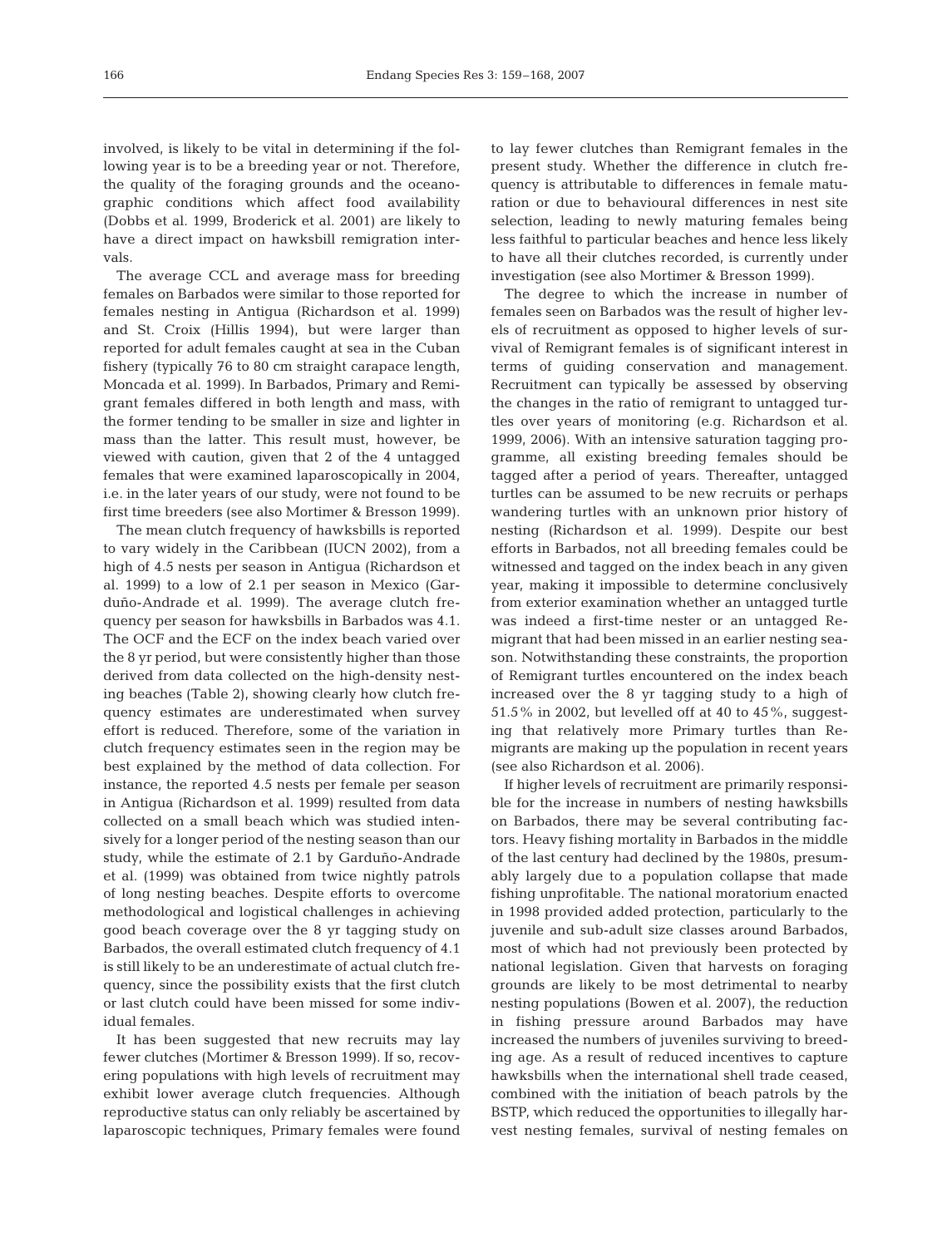Barbados beaches likely increased over the 1990s. The widespread movement of Barbados-tagged hawksbills in the region (e.g. Horrocks et al. 2001) suggests that conservation and management initiatives in other range states have also contributed significantly to the increases seen on Barbados. The large decrease in capture of turtles from 5000 to 500 individuals  $yr^{-1}$  in the Cuban nearshore turtle fishery (Carrillo et al. 1999), and the moratorium on turtle capture in neighbouring St. Lucia between 1996 and 2004, are likely to have resulted in higher recruitment and survival probabilities for Barbados nesting females. Tag returns from 7 different countries in the region indicate that Barbados hawksbills utilize many foraging grounds. Management of sea turtle fisheries and changes in fishing pressure elsewhere in the Caribbean therefore have the potential to significantly affect hawksbill population numbers, and to promote or to undermine national conservation efforts in Barbados.

*Acknowledgements*. This study was conducted with research permits granted by the Fisheries Division of the Ministry of Agriculture and Rural Development, Government of Barbados. We gratefully acknowledge William Bertalan, Darren Browne, Karen Eckert, Renata Goodridge, Asanchia Harewood, Wayne Hunte, Kirtis Luke, Jeff Miller, Hazel Oxenford, Christopher Parker, Lotus Vermeer, Stephen Willoughby, the many BSTP interns and Earthwatch Institute volunteers who patrolled the nesting beaches over the years, and the thousands of Barbadians and visitors who have called the Sea Turtle Hotline. Financial and in-kind support from the University of the West Indies, Earthwatch Institute and its Volunteers, Peter Moores Barbados Trust, UNDP/SGP, Ocean Fund of Royal Caribbean Cruises, the British High Commission (Barbados), the Australian High Commission (Trinidad & Tobago), the Barbados Tourism Development Corporation, Coconut Court Beach Resort, Divi Southwinds and Divi Heritage, Jefferson Community College, and WIDECAST is gratefully acknowledged.

## LITERATURE CITED

- Alvarado J, Murphy TM (1999) Nesting periodicity and internesting behaviour. In: Eckert KL, Bjorndal KA, Abreu-Grobois A, Donnelly M (eds) Research and management techniques for the conservation of sea turtles. IUCN/SSC Marine Turtle Specialist Group Publication No. 4, Washington, DC, p 115–118
- Baillie J, Groombridge B (1996) IUCN Red List of Threatened Animals. IUCN, Gland
- Bass AL, Good DA, Bjorndal KA, Richardson JI, Hillis ZM, Horrocks JA (1996) Testing models of female reproductive migratory behaviour and population structure in the Caribbean hawksbill turtle, *Eretmochelys imbricata*, with mtDNA sequences. Mol Ecol 5:321–328
- Bjorndal KA, Carr A (1989) Variation in clutch size and egg size in the green turtle nesting population at Tortuguero, Costa Rica. Herpetologica 45:181–189
- Bowen BW, Grant WS, Hillis-Starr Z, Shaver DJ, Bjorndal KA, Bolten AB, Bass AL (2007) Mixed stock analysis reveals the migrations of juvenile hawksbills, *Eretmochelys imbri-*

*cata*, in the Caribbean Sea. Mol Ecol 16:49–60

- Broderick AC, Glen F, Godley BJ, Hays GC (2001) Trophic status drives inter-annual variability in nesting numbers of marine turtles. Proc R Soc Lond Ser B 268:1481–1487
- Broderick AC**,** Glen F, Godley BJ, Hays GC (2002) Estimating the size of nesting populations of green and loggerhead turtles in the Mediterranean. Oryx 36:227–236
- Carillo EC, Webb JW, Manolis SC (1999) Hawksbill turtles (*Eretmochelys imbricata*), in Cuba: an assessment of the historical harvest and its impacts. Chelonian Conserv Biol 3:264–280
- Dobbs KA, Miller JD, Limpus CJ, Landry AM (1999) Hawksbill turtle, *Eretmochelys imbricata*, nesting at Milman Island, Northern Great Barrier Reef, Australia. Chelonian Conserv Biol 3:344–361
- Eckert KL, Beggs J (2006) Marine turtle tagging: a manual of recommended practices. WIDECAST Technical Report No. 2 (Revised edn), Beaufort, NC
- Eckert KL, Bjorndal KA, Abreu-Grobois A, Donnelly M (1999) (eds) Research and management techniques for the conservation of sea turtles. IUCN/SSC Marine Turtle Specialist Group Publication No. 4, Washington, DC
- Frazer NB (1984) A model for assessing mean age-specific fecundity in sea turtle populations. Herpetologica 40: 281–291
- Frazer NB, Richardson JI (1985) Annual variation in clutch size and frequency for loggerhead turtles, *Caretta caretta*, nesting at Little Cumberland Island, Georgia, USA. Herpetologica 41:246–251
- Garduño-Andrade M, Guzman V, Miranda E, Briseño-Dueñas R, Abreu-Grobois FA (1999) Increases in hawksbill turtle (*Eretmochelys imbricata*) nesting in the Yucatan Peninsula, Mexico, 1977–1996: data in support of successful conservation. Chelonian Conserv Biol 3:286–295
- Hamann M, Limpus CJ, Owens DW (2003) Reproductive cycles of males and females. In: Lutz PL, Musick JA, Wyneken J (eds) The biology of sea turtles, Vol II. CRC Press, Boca Raton, FL, p 135–161
- Hillis ZM (1994) The first five years at Buck Island Reef Monument — the hawksbill story. In: Schroeder BA, Witherington BE (Compilers) Proceedings of the Thirteenth Annual Symposium on Sea Turtle Biology and Conservation. NOAA Tech Memo NMFS-SEFSC-341, Miami, FL, p 242–245
- Horrocks JA (1992) WIDECAST sea turtle recovery action plan for Barbados. CEP Technical Report No. 12. UNEP Caribbean Environment Programme, Kingston
- Horrocks JA, Vermeer LA, Krueger BH, Coyne M, Schroeder BA, Balazs GH (2001) Migration routes and destination characteristics of post-nesting hawksbill turtles satellitetracked from Barbados, West Indies. Chelonian Conserv Biol 4:107–114
- IUCN (2002) Hawksbill turtles in the Caribbean region: basic biological characteristics and population status. CITES Wider Caribbean Range State Hawksbill Dialogue.
- Johnson SA, Ehrhart LM (1996) Reproductive ecology of the Florida green turtle: clutch frequency. J Herpetol 30: 407–410
- Krueger BK, Horrocks JA, Beggs JA (2006) International movements of adult female and juvenile hawksbill turtles, *Eretmochelys imbricata*, from Barbados, West Indies. In: Pilcher NJ (Compiler) Proceedings of the 23rd Annual Symposium on Sea Turtle Biology and Conservation, NOAA Tech Memo NMFS-SEFSC-536
- Limpus CJ (1992) The hawksbill turtle, *Eretmochelys imbricata*, in Queensland: population structure within a southern Great Barrier Reef feeding ground. Wildl Res 19:489–506